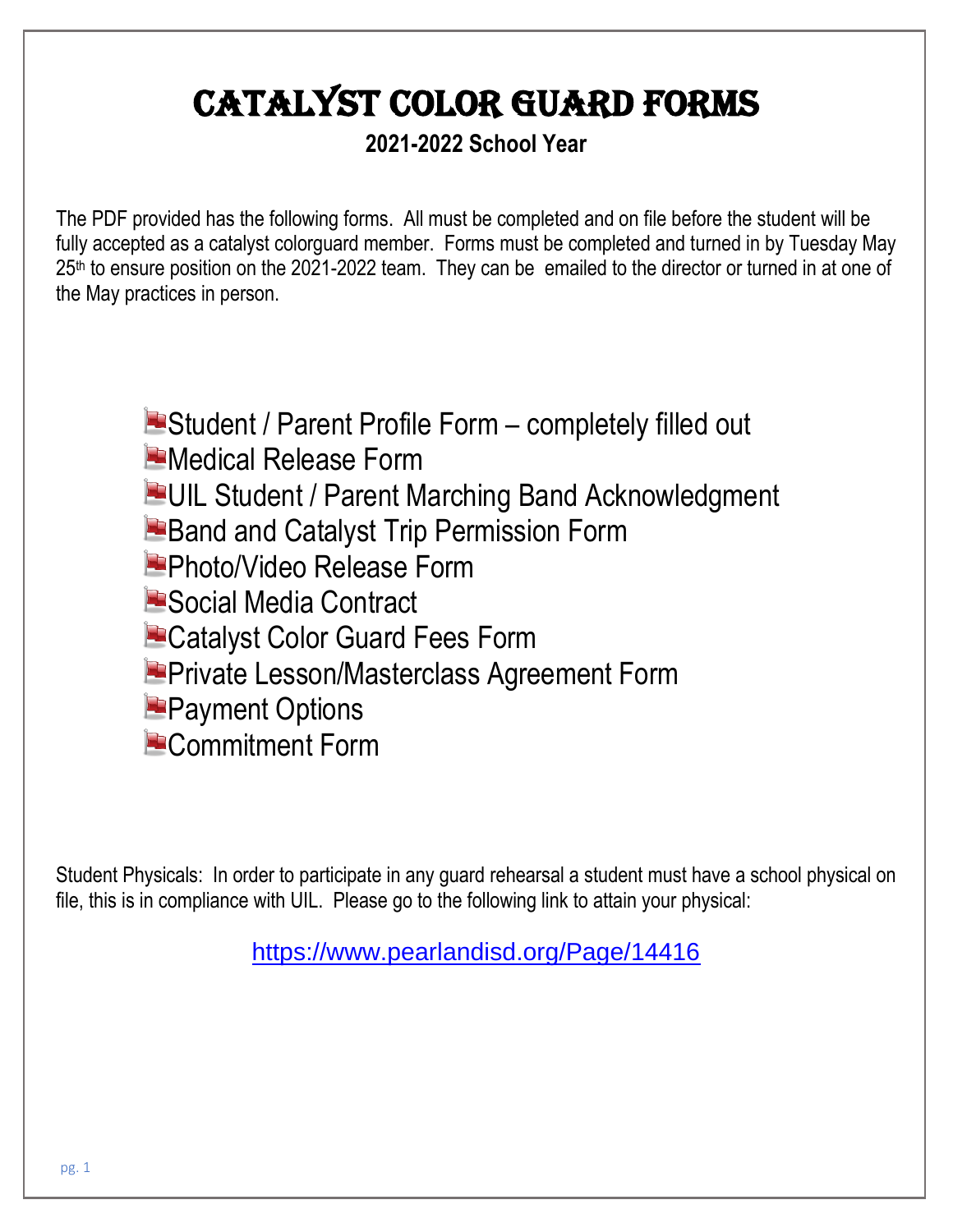#### **Student / Parent Profile**



Welcome to the Eagle Band and Catalyst Color Guard! Please complete this profile so we can begin building a complete and accurate database of our Eagle Band Families. This information is critical and will be kept confidential.

#### **PLEASE PRINT CLEARLY. YOUR EMAIL IS CRUCIAL FOR COMMUNICATION**

| Home Address: <u>example and a series of the series of the series of the series of the series of the series of the series of the series of the series of the series of the series of the series of the series of the series of t</u> |  |  |  |  |  |
|--------------------------------------------------------------------------------------------------------------------------------------------------------------------------------------------------------------------------------------|--|--|--|--|--|
|                                                                                                                                                                                                                                      |  |  |  |  |  |
| Student Email: <u>Contract Communications</u> Contract Communication Communications Communications Communications Communications Communications Communications Communications Communications Communications Communications Communic  |  |  |  |  |  |
| Student Cell: <u>Called and Collection Control Collection Collection Collection Collection Collection Collection Collection Collection Collection Collection Collection Collection Collection Collection Collection Collection C</u> |  |  |  |  |  |
| Grade: Constant Conder: Conder: Conder: Date of Birth: Constant Conder Conder Conder Conder Conder Conder Cond                                                                                                                       |  |  |  |  |  |
|                                                                                                                                                                                                                                      |  |  |  |  |  |
| Home Address: <u>Alexander Communication</u> Communication of the Communication Communication Communication Communication                                                                                                            |  |  |  |  |  |
|                                                                                                                                                                                                                                      |  |  |  |  |  |
|                                                                                                                                                                                                                                      |  |  |  |  |  |
|                                                                                                                                                                                                                                      |  |  |  |  |  |
| Mother's Occupation: Mother's Occupation:                                                                                                                                                                                            |  |  |  |  |  |
| Mother's Place of Employment: Manual Content of the Content of The Content of The Content of The Content of Th                                                                                                                       |  |  |  |  |  |
|                                                                                                                                                                                                                                      |  |  |  |  |  |
| Home Address: <u>example and a series of the series of the series of the series of the series of the series of the series of the series of the series of the series of the series of the series of the series of the series of t</u> |  |  |  |  |  |
|                                                                                                                                                                                                                                      |  |  |  |  |  |
| Email:<br><u> 1989 - Johann John Stein, markin fan it fjort fan de ferstjer fan de ferstjer fan de ferstjer fan de ferstje</u>                                                                                                       |  |  |  |  |  |
|                                                                                                                                                                                                                                      |  |  |  |  |  |
| Father's Occupation: <u>contract the contract of the contract of the contract of the contract of the contract of</u>                                                                                                                 |  |  |  |  |  |
| Father's Place of Employment: Manual Communication of the Communication of the Communication of the Communication of the Communication of the Communication of the Communication of the Communication of the Communication of        |  |  |  |  |  |
| How did you hear about Catalyst Colorguard?: Next Assembly and the state of the state of the state of the state of the state of the state of the state of the state of the state of the state of the state of the state of the       |  |  |  |  |  |
|                                                                                                                                                                                                                                      |  |  |  |  |  |
| pg. 2                                                                                                                                                                                                                                |  |  |  |  |  |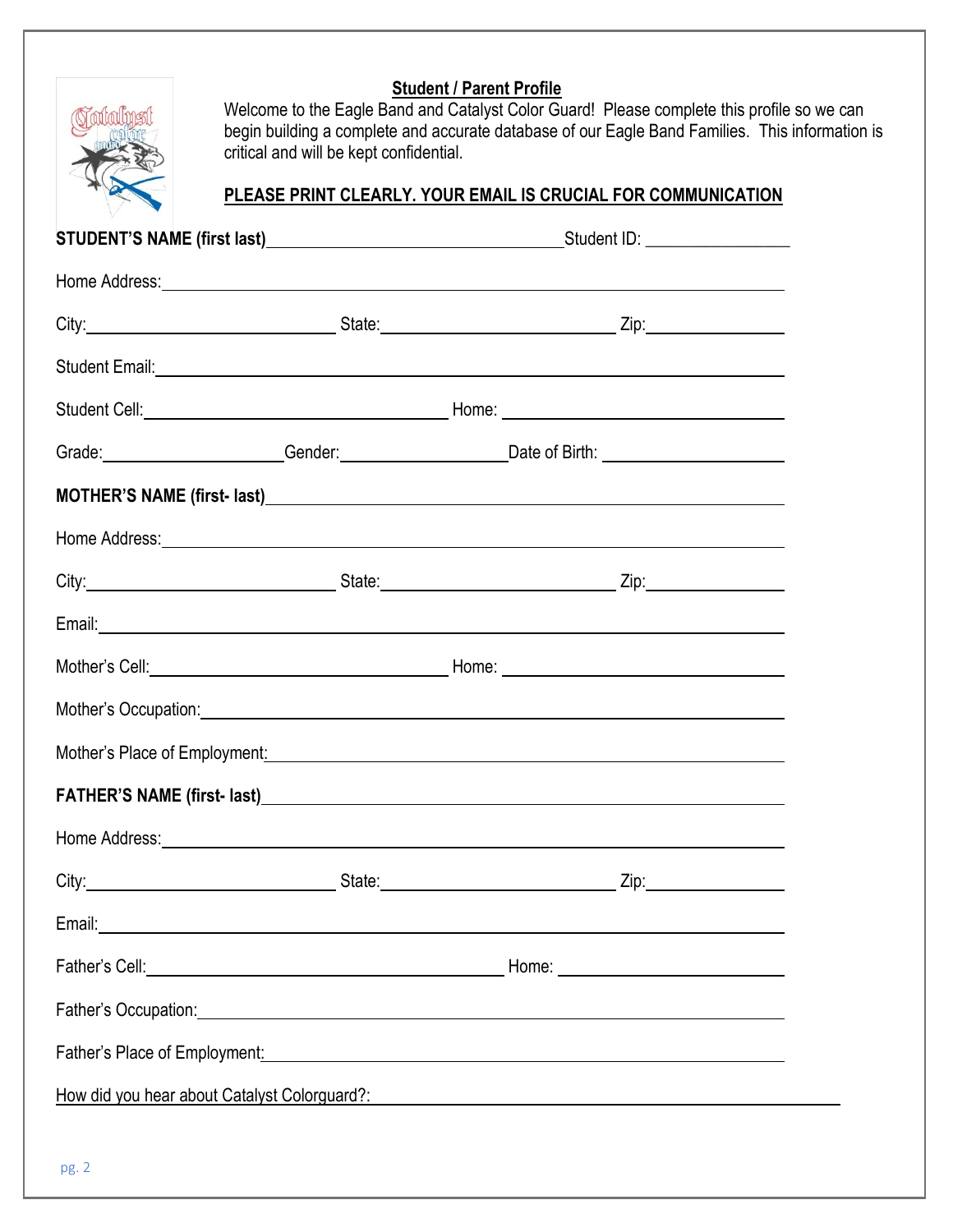## **Dawson Eagle Band and Catalyst Color Guard Medical Release Form 2021-2022**

**NOTICE - Your signature is required on both pages.**

| <b>TIVE TOUR SIGNALISTS TO REQUIRE ON DOCK Pages.</b><br><b>STUDENT'S LEGAL NAME</b>             |                     |                           |            | <b>DOB</b> |        |  |
|--------------------------------------------------------------------------------------------------|---------------------|---------------------------|------------|------------|--------|--|
| Eagle Band Assignment: (Circle)                                                                  |                     |                           |            | Male       | Female |  |
| Wind Ensemble Symphonic Concert Percussion                                                       |                     | Guard                     |            |            |        |  |
|                                                                                                  |                     |                           |            |            |        |  |
| Instrument                                                                                       |                     |                           |            |            |        |  |
| <b>Present Address</b>                                                                           |                     |                           |            |            |        |  |
|                                                                                                  |                     |                           |            |            |        |  |
| Name of Parent(s) or Legal Guardian                                                              |                     |                           |            |            |        |  |
| Home Phone Number                                                                                |                     | Student Cell # or Pager # |            |            |        |  |
| Cell Phone (Mom)                                                                                 |                     | Work Phone (Mom)          |            |            |        |  |
| Cell Phone (Dad)                                                                                 |                     | Work Phone (Dad)          |            |            |        |  |
|                                                                                                  |                     |                           |            |            |        |  |
| Name of Local Emergency Contact                                                                  |                     |                           |            |            |        |  |
|                                                                                                  |                     |                           |            |            |        |  |
| <b>Home Phone</b>                                                                                | <b>Work Phone</b>   |                           | Cell Phone |            |        |  |
|                                                                                                  |                     |                           |            |            |        |  |
|                                                                                                  |                     |                           |            |            |        |  |
| <b>Medical/Emotional Conditions</b>                                                              |                     |                           |            |            |        |  |
| Known Allergies                                                                                  |                     |                           |            |            |        |  |
| Present medication student is taking (include dosage with over the counter and prescribed drugs) |                     |                           |            |            |        |  |
|                                                                                                  |                     |                           |            |            |        |  |
|                                                                                                  |                     |                           |            |            |        |  |
| Is student under long-term medical treatment at present? If yes, explain                         |                     |                           |            |            |        |  |
|                                                                                                  |                     |                           |            |            |        |  |
|                                                                                                  |                     |                           |            |            |        |  |
| Student's Physician<br>Phone                                                                     |                     |                           |            |            |        |  |
| Any additional information                                                                       |                     |                           |            |            |        |  |
|                                                                                                  |                     |                           |            |            |        |  |
| I hereby give my permission for treatment of above named student by a physician and/or medical   |                     |                           |            |            |        |  |
| staff at a hospital or clinic for medical emergencies.                                           |                     |                           |            |            |        |  |
| <b>Parent or Guardian Signature</b>                                                              |                     |                           | Date       |            |        |  |
| <b>Insurance Company</b>                                                                         |                     |                           | Phone      |            |        |  |
| <b>Policy Number</b>                                                                             | <b>Group Number</b> |                           |            |            |        |  |
|                                                                                                  |                     |                           |            |            |        |  |
|                                                                                                  |                     |                           |            |            |        |  |
| <b>Signature of Legal Guardian</b>                                                               |                     |                           |            |            |        |  |
|                                                                                                  |                     |                           |            |            |        |  |
|                                                                                                  |                     |                           |            |            |        |  |
| pg. 3                                                                                            |                     |                           |            |            |        |  |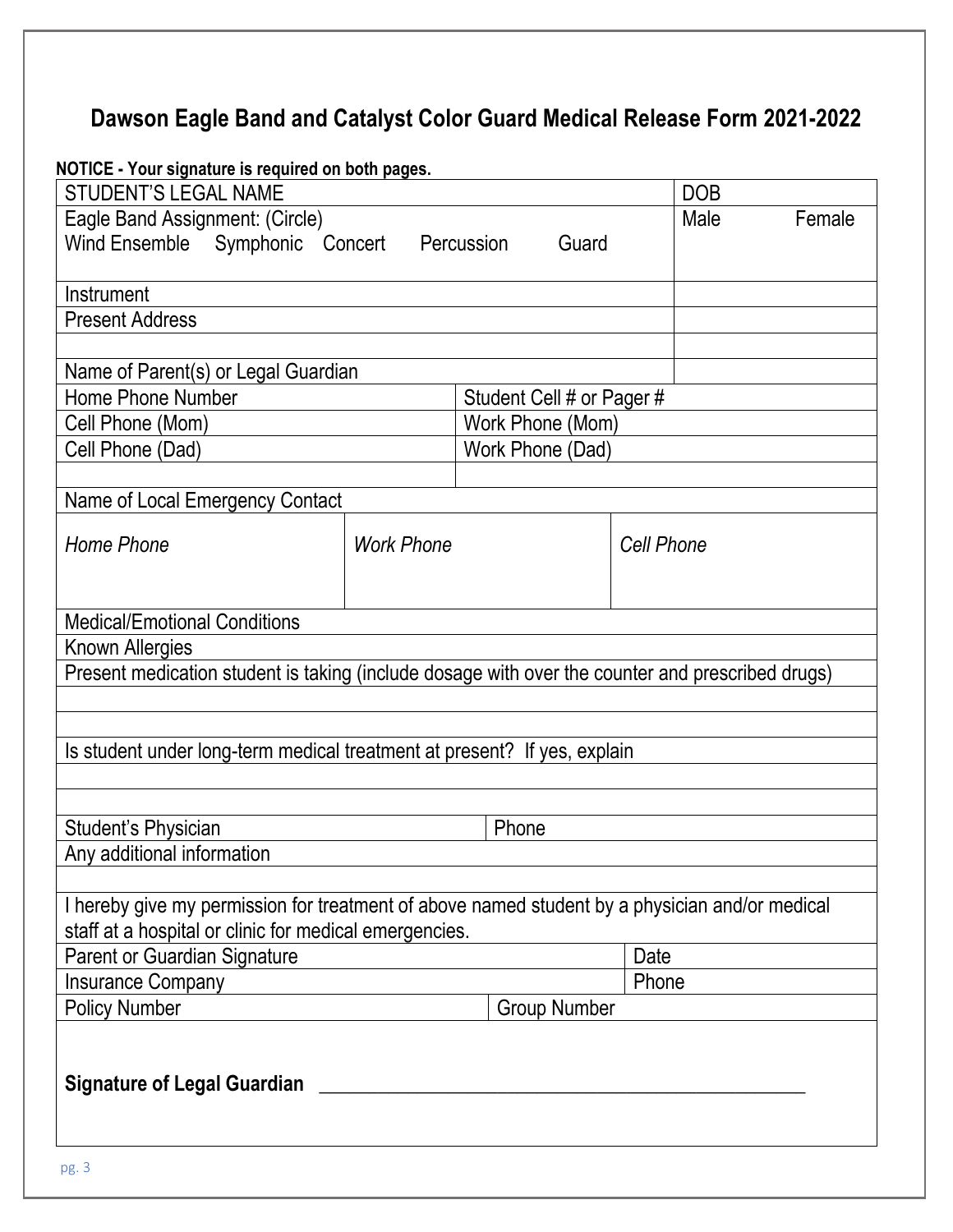

## **PARENT/STUDENT UIL** *MARCHING BAND* **ACKNOWLEDGEMENT FORM 2021-2022**

No student may be required to attend practice for marching band for more than eight hours of rehearsal outside the academic school day per calendar week (Sunday through Saturday). This provision applies to students in all components of the marching band. On performance days (football games, competitions and other public performances) bands may hold up to one additional hour of warm-up and practice beyond the scheduled warm-up time at the performance site.

Examples Of Activities Subject To The UIL Marching Band Eight-Hour Rule:

- Marching Band Rehearsal (Both Full Band and Components)
- Any Marching Band Group Instructional Activity
- Breaks
- Announcements
- Debriefing And Viewing Marching Band Videos
- Playing Off Marching Band Music
- Marching Band Sectionals (Both Director and Student Led)
- Clinics For The Marching Band Or Any Of Its Components

The Following Activities Are Not Included In The Eight Hour Time Allotment:

- Travel Time To and From Rehearsals and/or Performances
- Rehearsal Set-Up Time
- Games, Marching Contests, Pep Rallies, Parades and Other Public Performances
- Instruction and Practice For Music Activities Other Than Marching Band And Its Components
- Warm up on performance days

NOTE: An extensive Q&A for the Eight Hour Rule for Marching Band can be found on the Music Page of the UIL Web Site at: [www.uil.utexas.edu.](http://www.uil.utexas.edu/)

Also please find information regarding UIL Covid-19 information for Music Ensembles: [https://www.uiltexas.org/music/covid-](https://www.uiltexas.org/music/covid-19-information)[19-information](https://www.uiltexas.org/music/covid-19-information)

**We have read and understand the Eight-Hour Rule for Marching Band as stated above and agree to abide by these regulations:**

| Parent Signature            | Date                                                          |
|-----------------------------|---------------------------------------------------------------|
| <b>Student Printed Name</b> |                                                               |
| Student Signature           | Date                                                          |
| $- - 1$                     | This form is to be kept on file by the local school district. |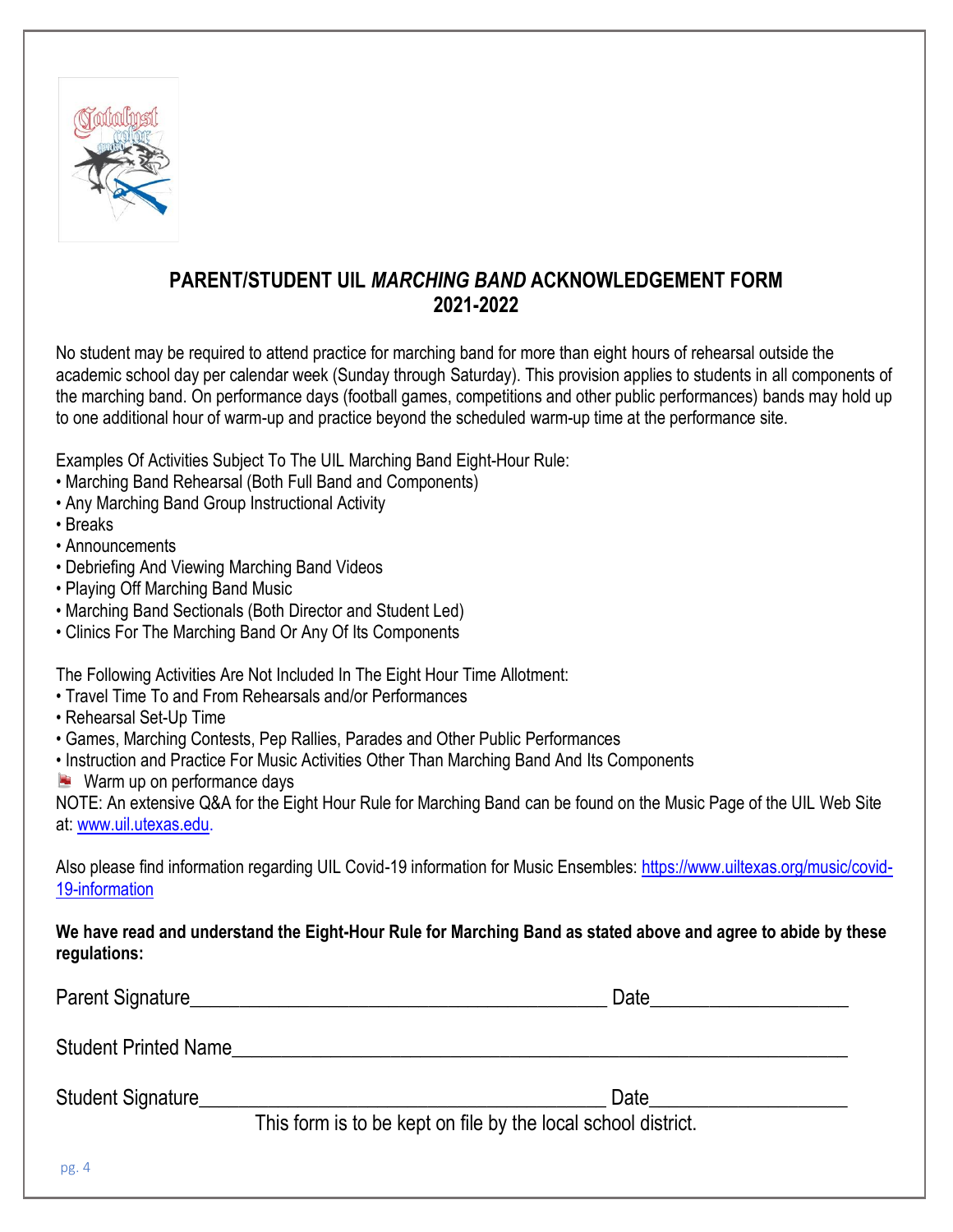

## **TRIP PERMISSION FORM**

I hereby give my child, \_\_\_\_\_\_\_\_\_\_\_\_\_\_\_\_\_\_\_\_\_\_\_\_\_\_\_\_\_\_\_\_\_\_\_\_\_\_\_\_, a member of the Dawson High School Band and Catalyst Color Guard, permission to attend all scheduled activities for the 2021-2022 school year. I hereby give him/her permission to travel on school provided transportation for school sponsored trips with the organization during the upcoming school year.

I understand that all trips required for competition and performance purposes are a required event for each cast member and that their attendance and participation is required without exception.

I understand that Pearland ISD, its trustees, officers, employees, organization sponsors, and band/color guard directors are not liable for any accidents and injuries that may occur to the above named student as a result of his/her participation on any band trip. I agree to indemnify and hold harmless Pearland ISD for all claims made against Pearland ISD, its trustees, officers, employees and organization sponsors from any and all claims made by third parties, which may result from the above named student's actions while on any band trip. In consideration of the above named student being permitted to participate in these trips, I expressly waive claims to which I may otherwise be entitled, including, but not limited to claims for medical expenses and wages. I have read this travel permission agreement and understand all of its terms. I have executed it voluntarily and with full knowledge of its significance.

Parent/Guardian Printed Name: **Example 2018** 

Parent/Guardian Signature: \_\_\_\_\_\_\_\_\_\_\_\_\_\_\_\_\_\_\_\_\_\_\_\_\_\_\_\_\_\_\_\_\_\_\_\_\_\_\_\_\_ Date: \_\_\_\_\_\_\_\_\_\_\_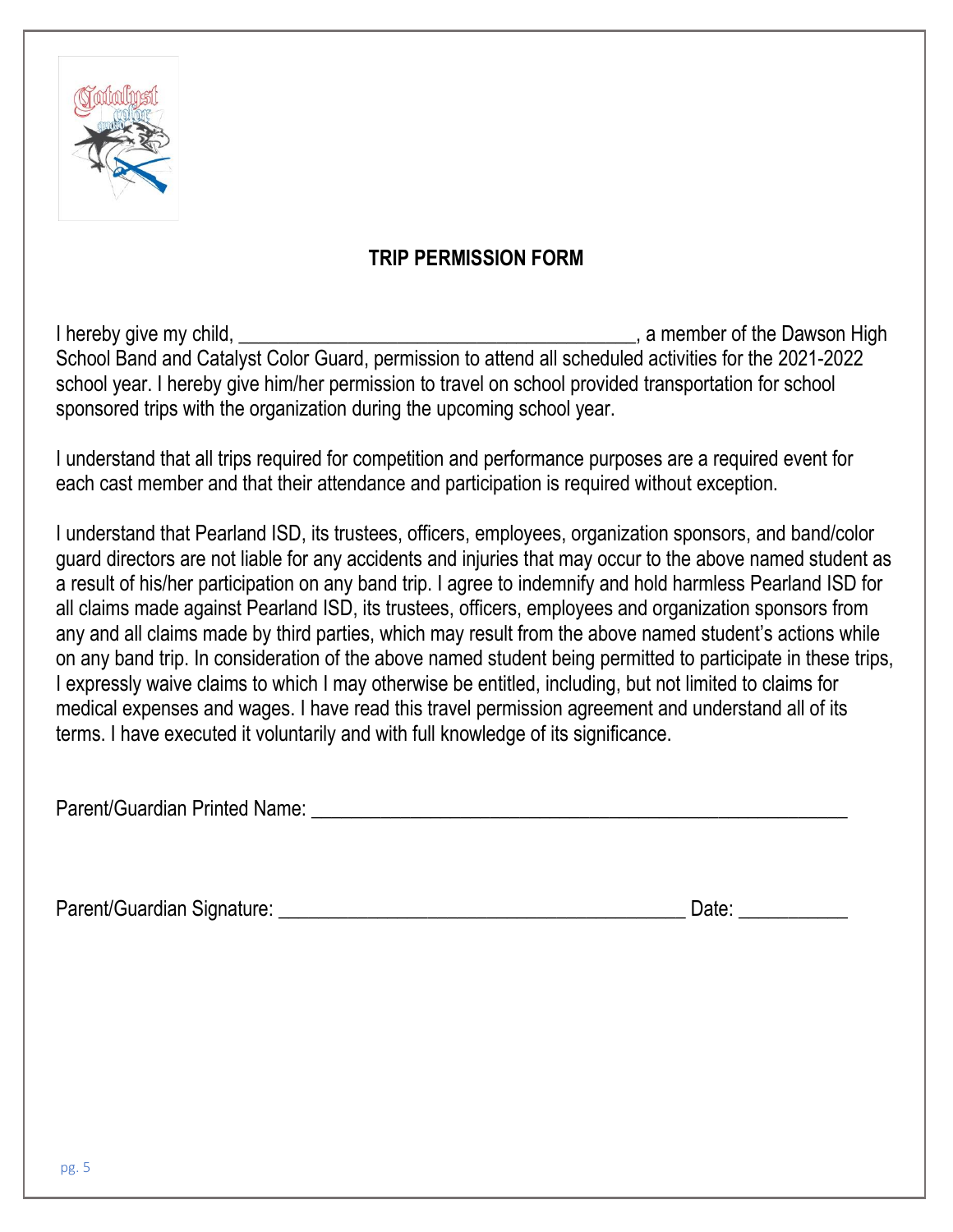

## **PHOTO/VIDEO RELEASE FORM**

From time to time, articles of general interest are published in local newspapers or newsletters, stories are broadcast on local television stations, and videotapes, brochures and pictorial displays are produced about the Dawson High School Band activities and contests. Photographs or video images of students, teachers, administrators and other staff are often featured in such communications.

The Dawson High School Band Boosters is a not-for-profit organization and as such is unable to pay individuals for use of their photographs or video images.

Your approval and signature below will allow us to use any and all photographs and videotapes of your child.

A directory of student and parent information will be compiled and distributed to facilitate communications. The directory will contain student and parent names, home telephone number, address, student grade level, and parent email address.

### **This release will remain in effect through your student's senior year unless revoked.**

 $\frac{1}{2}$  , and the set of the set of the set of the set of the set of the set of the set of the set of the set of the set of the set of the set of the set of the set of the set of the set of the set of the set of the set

 $\frac{1}{2}$  , and the set of the set of the set of the set of the set of the set of the set of the set of the set of the set of the set of the set of the set of the set of the set of the set of the set of the set of the set

 $\frac{1}{2}$  , the contribution of the contribution of the contribution of the contribution of the contribution of the contribution of the contribution of the contribution of the contribution of the contribution of the contr

You must initial each category that you are approving for publication.

Photo  $V$ ideo Directory

Parent Signature Date

Student's Signature Date

Print Student's Name Graduation Year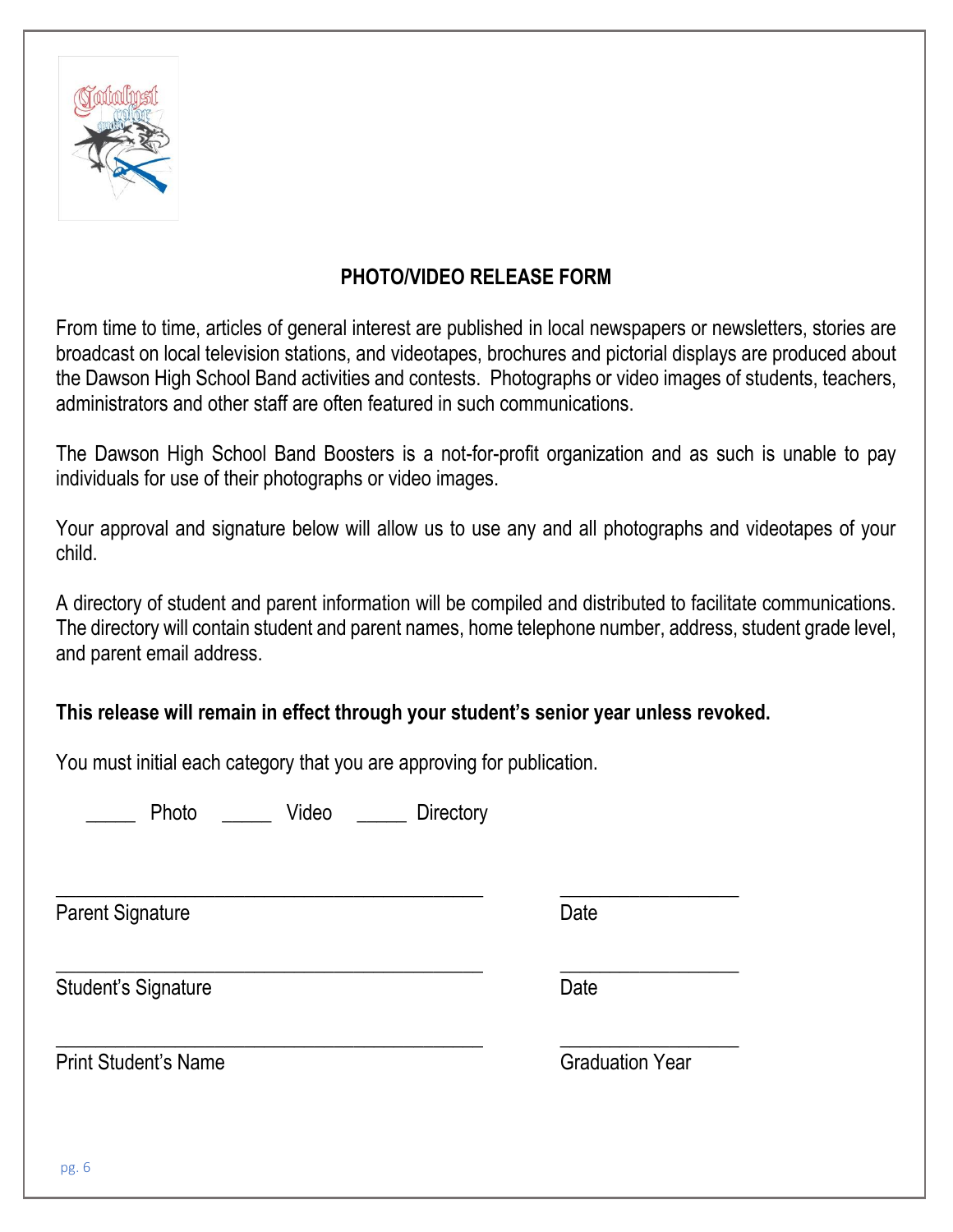

#### **Social Media Contract** *Exhibiting Leadership through Proper Digital Citizenship*

#### **Respect Yourself**

I will show respect for myself through my actions. I will select online names that are appropriate. I will consider the information and images I post online. I will not post personal information about my life or relationships that can be deemed inappropriate. I will not post or repost content that may include profanity, drugs, alcohol, or that is derogatory and/or sexual in nature.

#### **Protect Yourself**

I will ensure that the information I post online will not put me at risk. I will not publish my personal details, contact details or a schedule of my activities. I will report any inappropriate behavior directed at me. I will protect passwords, accounts and resources.

#### **Respect Others**

I will show respect to others. I will not use electronic mediums to bully or harass other people. I will not respond to any negative or inappropriate messages. I will be respectful, credible, and truthful.

#### **Protect Others**

I will protect others by reporting abuse and not forwarding inappropriate materials or communications. I will be an advocate for my teammates and realize that defamation of others is illegal.

#### **Honor My Uniform**

I will ensure that all images of my uniforms are suitable and reflect the team in a positive light. Uniforms are to be worn properly at all times in all digital posts (buttoned, zipped, and worn correctly). Posting of non-team members in uniform is not permitted.

#### **Protect My Team**

I understand that everything I post is a reflection of my team and I will keep in mind that my use of technology has an effect on others. Content I post will be positive and support the goals of the team. I will not use digital media to express my negative emotions. I will contact my coach/director to mediate conflict. I will not post anything that could hurt or jeopardize the reputation of the team.

*By signing this agreement, I understand to always act in a manner that is respectful to myself and others, and to act appropriately, and in a moral and ethical manner.*

*I,\_\_\_\_\_\_\_\_\_\_\_\_\_\_\_\_\_\_\_\_\_\_\_\_\_\_\_\_\_\_\_\_\_\_\_\_\_\_\_\_\_\_\_\_\_\_\_\_\_\_\_\_\_\_\_\_\_\_agree to follow the principles of digital citizenship outlined in this agreement and accept that failing to follow these tenets will result in consequences as outlined by the director, Catalyst Colorguard Handbook, and PISD Student Code of Conduct.*

Student Signature:  $\Box$ 

Parent Signature: \_\_\_\_\_\_\_\_\_\_\_\_\_\_\_\_\_\_\_\_\_\_\_\_\_\_\_\_\_\_\_\_\_\_\_\_\_\_\_\_\_\_\_\_\_\_\_\_\_\_\_\_\_ Date: \_\_\_\_\_\_\_\_\_\_\_\_\_\_\_\_\_\_\_\_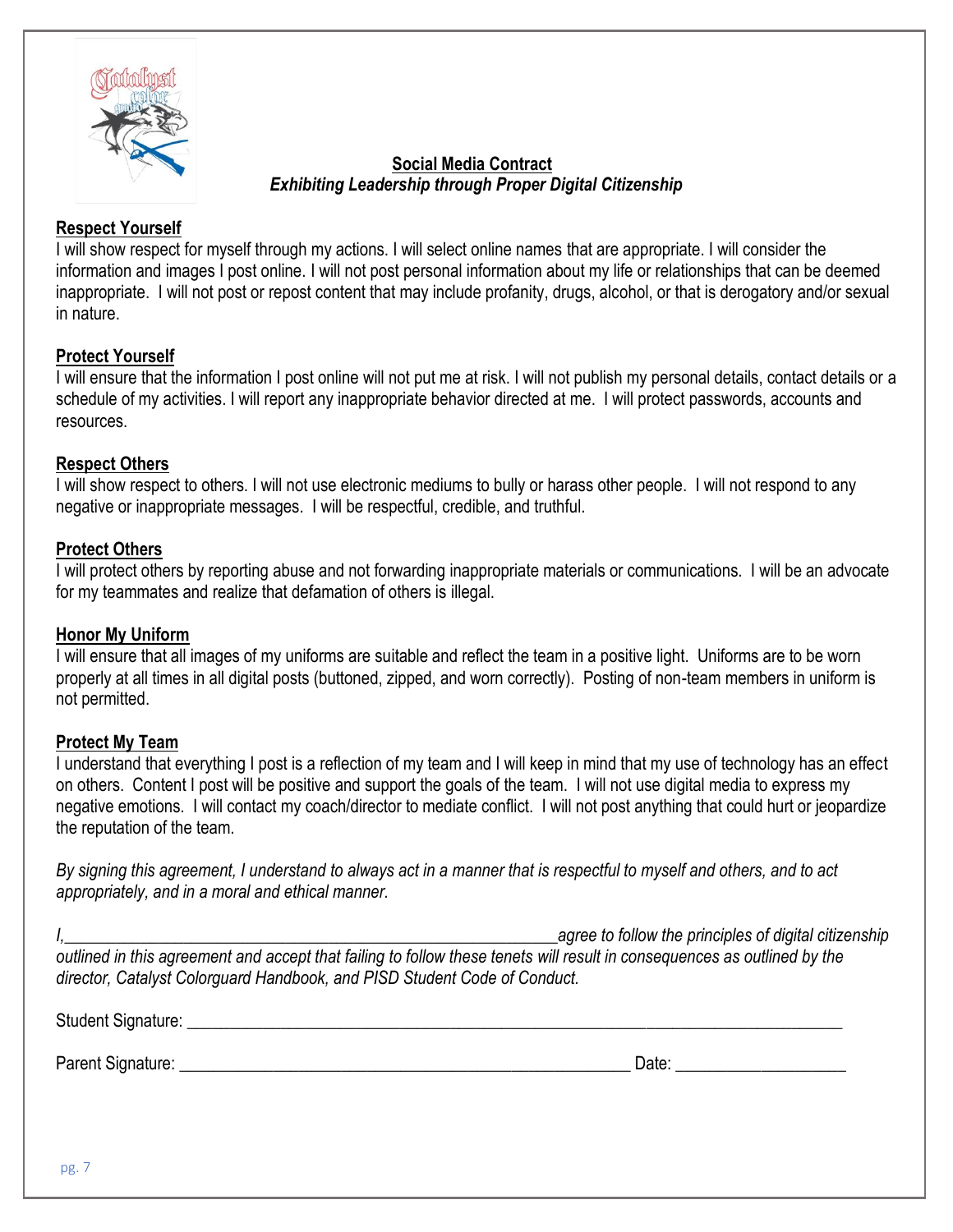

**Member's Name: Grade:**

**Please fill out the two right columns and put the student's Personal Total on the first grey line. Put the Final Total on the bottom grey line.** 

|                                                                                                                      | Catalyst Color Guard Order Form - turn order form in with first payment!! |                                                              |                             |                                             | <b>Updated 5/1/2021</b>              |              |
|----------------------------------------------------------------------------------------------------------------------|---------------------------------------------------------------------------|--------------------------------------------------------------|-----------------------------|---------------------------------------------|--------------------------------------|--------------|
| <b>ITEM</b>                                                                                                          | <b>WH</b><br>$\mathbf 0$                                                  | <b>QUANTITY</b>                                              | <b>UNIT</b><br><b>PRICE</b> | <b>Price for</b><br><b>Minimum Required</b> | <b>Extra</b><br><b>Desired/Color</b> | <b>TOTAL</b> |
| <b>Jazz Shoes</b>                                                                                                    | New                                                                       |                                                              | 30.00                       | 30.00                                       | $\mathbf 0$                          |              |
| Gloves<br>*** you may order extra                                                                                    | New                                                                       | 1 pair                                                       | 17.00                       | 17.00                                       |                                      |              |
| <b>Black Guard Bag</b>                                                                                               | New                                                                       | 1 bag                                                        | 45.00                       | 45.00                                       | $\mathbf 0$                          |              |
| <b>Fall Show Shirt</b>                                                                                               | <b>ALL</b>                                                                | 1                                                            | 12.00                       | 12.00                                       | $\mathbf 0$                          | \$12.00      |
| Spirit Tee                                                                                                           | <b>New</b>                                                                | $\mathbf{1}$                                                 | 25.00                       | 25.00                                       | $\mathbf{0}$                         |              |
| <b>Track Suit</b>                                                                                                    | New                                                                       | $\mathbf{1}$                                                 | 130.00                      | 130.00                                      | $\mathbf 0$                          |              |
| <b>BOA San Antonio Trip/UIL State</b>                                                                                | <b>ALL</b>                                                                | $\mathbf{1}$                                                 | 250.00                      | 250.00                                      | $\mathbf 0$                          | \$250.00     |
| <b>Ultimate Drill Book</b>                                                                                           | <b>ALL</b>                                                                | 1                                                            | 10.00                       | 10.00                                       | $\mathbf{0}$                         | \$10.00      |
| PERSONAL TOTAL                                                                                                       |                                                                           |                                                              |                             |                                             | <b>TOTAL</b>                         |              |
| <b>PISD and Booster Required Fees</b>                                                                                |                                                                           |                                                              |                             |                                             |                                      |              |
| *Tailgate Fee (separate check<br>made out to the Booster club or<br>purchased via band website) NOT a<br>charms fee! | <b>ALL</b>                                                                | Covers meals for<br>game days                                | 150.00                      | 150.00                                      | $\mathbf 0$                          | \$150.00     |
|                                                                                                                      |                                                                           |                                                              |                             |                                             |                                      |              |
| PISD Fall Semester Guard Fee                                                                                         | <b>ALL</b>                                                                | Covers overall<br>operations costs<br>for fall semester      |                             | 200.00                                      | $\mathbf 0$                          | \$200.00     |
| PISD Spring Semester Guard Fee                                                                                       | <b>ALL</b>                                                                | Covers overall<br>operations costs<br>for spring<br>semester |                             | 200.00                                      | $\mathbf 0$                          | \$200.00     |
| <b>PISD/Booster FEES TOTAL</b>                                                                                       |                                                                           |                                                              |                             |                                             |                                      | \$550.00     |
| + PERSONAL TOTAL                                                                                                     |                                                                           |                                                              |                             |                                             | <b>Total From</b><br>Above           |              |
| = FINAL TOTAL                                                                                                        |                                                                           |                                                              |                             |                                             | <b>TOTAL</b>                         | \$           |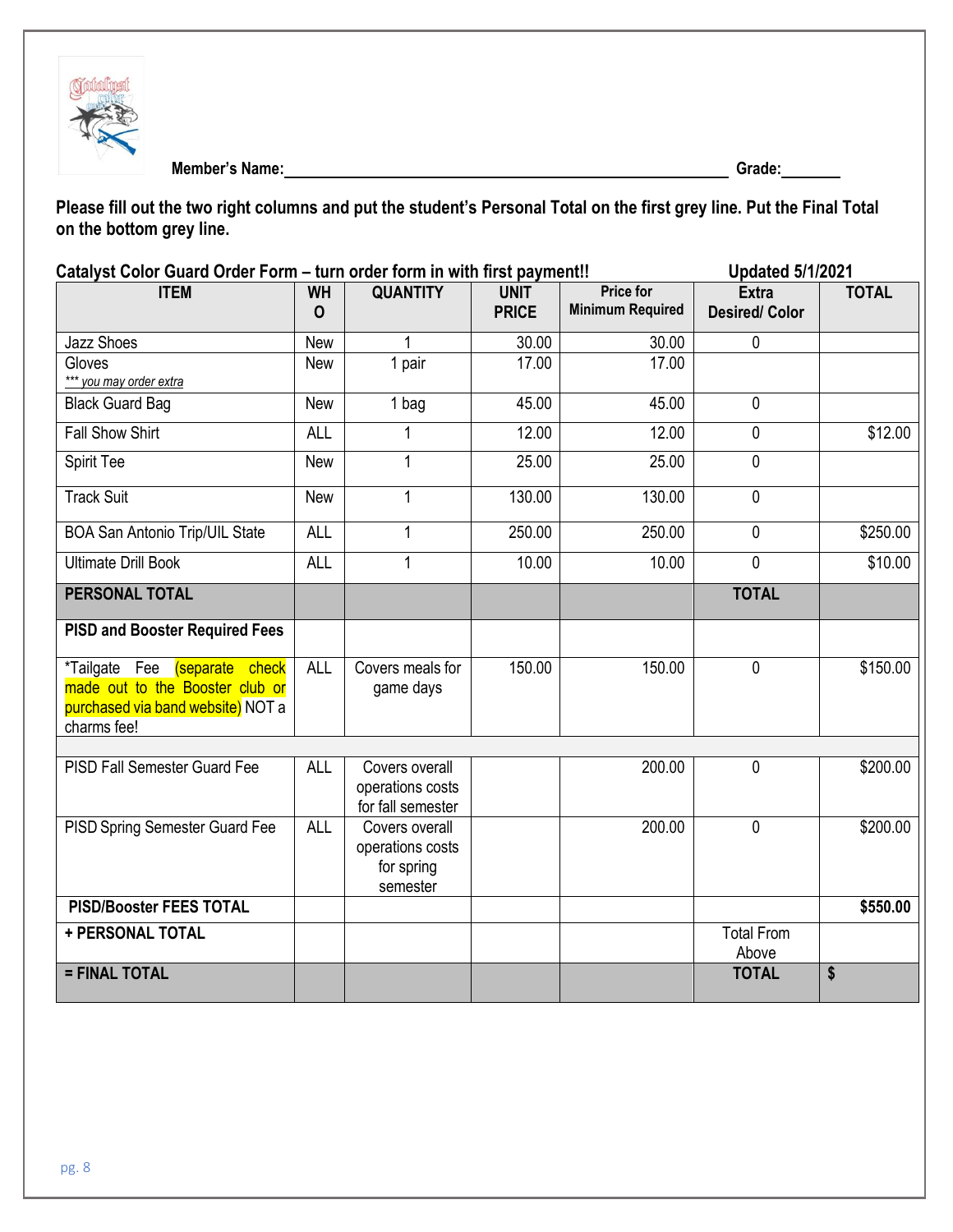

## **Private Lesson/Masterclass Agreement Form**

All members of Catalyst Color Guard are required to take private lessons or participate in a masterclass each month of the academic school year. This will ensure that each member is prepared to be a team member that can contribute it the highest possible level of individual performance. As a consistent state finalist and a varsity level organization, it is the private lessons that have assured our students can perform at the highest level possible.

- 30 minutes to an hour of lessons are required each month. Lessons or masterclasses are split into small groups.
- Students may request and take additional lessons each month if the schedule of the teacher permits.
- $\blacksquare$  The student's curriculum will be outlined by both the directors and the private lesson teacher based upon the student's performance needs.
- **Private Lesson teachers will also be available to choreograph and design routines for the solo and ensemble** competition.

Lesson Fees and Payment Options

| <b>Individual Student Lesson</b> | \$15.00 per half hour                  |
|----------------------------------|----------------------------------------|
| Duet Student Lesson              | \$10.00 per half hour for each student |
| Master Classes                   | \$TBD                                  |

- **Payment is due at the time of the lesson or in advance.** Parents, please note that many times your students will sign up for open lesson times the day before the lesson is to take place. Each lesson is the individual responsibility of the student and I will not keep track of their schedule.
- If a lesson is scheduled and you or the student cancel it without 24 hours' notice directly to the teacher scheduled, you will owe for that lesson in full. No refund or credit will be given. The cast member will still be required to take a lesson to satisfy the requirements for that month and pay for that lesson as well. No Exceptions.

I understand both my responsibility and the responsibility of my student as it pertains to private lessons.

Student Signature:

Student's Name: The contract of the contract of the contract of the contract of the contract of the contract of the contract of the contract of the contract of the contract of the contract of the contract of the contract o

Date: **Date: Date: Date: Date: Date: Date: Date: Date: Date: Date: Date: Date: Date: Date: Date: Date: Date: Date: Date: Date: Date: Date: Date: Date: Date: Date: Date:**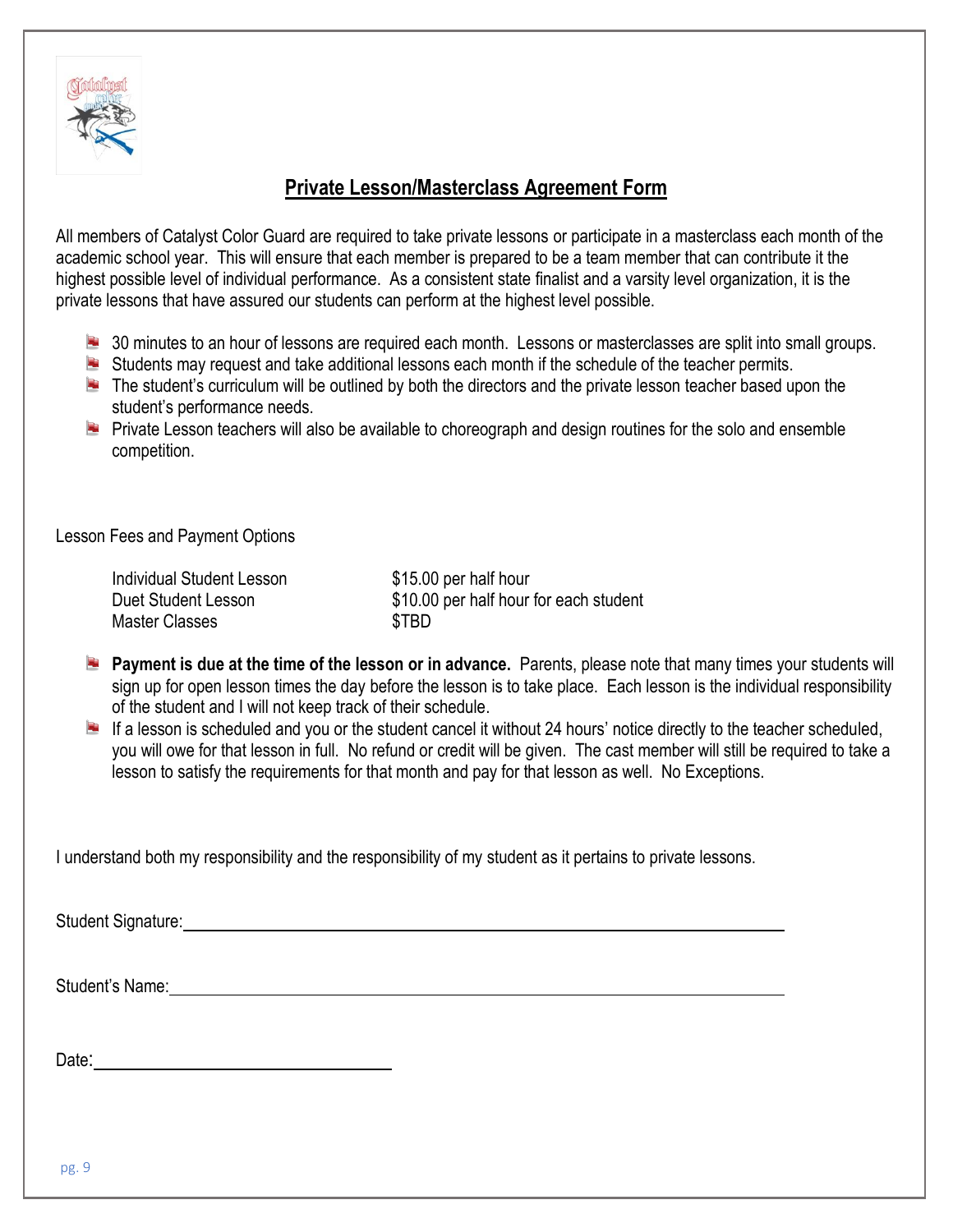## **Payment Options**

**Fees and Personal Items – these are combined into one total as they are set for the year. All items for the year are ordered prior to August 1 to ensure we have all of the items we need to prepare, rehearse and perform.**

**Payment Options: Of course, full payments will be accepted. You may divide your fees into payments provided you use the**  dates as outlined below. If you are unable to meet the timelines of these fees, please contact the director directly to come up with an approved payment plan.

I understand that if my child has the privilege of being a Catalyst Color Guard Member, they are committed to the fees required for participation. If my child leaves the organization, is removed for any reasons, or forfeits her position on the team, the full amount of the fee commitment is due (Plus any uniforms or equipment that were purchased on behalf of the student prior to leaving the organization). Your child may not be exempt from finals, may not be able to register the following school year and perhaps may not be able to graduate until all monies owed PISD are paid. *Please note that no refunds will be given*.

Unless otherwise noted, all checks are to made out to *Dawson Eagle Band*

Fee Payment Due Dates:

1. June 15th 25% 2. July 15th 50% 3. August 1st 25% **Final Payment of Balance**

#### **If you need an alternate payment plan you must email me with specific dates and the amount you will be paying. All fees must be paid by August 1st in order for the team to receive items.**

**Trip Fees** – these are set by the specific trip as required by the competitions. In-state spring trips are projected at \$250.00 per student. WGI trip is usually about \$1000.00 per student.

We will determine if we attend WGI and the total trip cost by September 1st

**Payment Options: Projected** WGI Trip – Approx. \$1000.00. Of course, full payments will be accepted. You also may divide your fees into payment provided you use the dates and amounts as outlined below:

> 1. November 15 25% 2. January 2 25% 3. January 30 25% 4. February 27 25% **Final Payment of Balance**

I, , parent or guardian of ,

understand that as a member of Catalyst I am responsible of the finances due above. I understand the due dates and the requirements of my responsibilities in the areas listed above. Furthermore, I understand that my student will be on the fees and fines list until all balances are paid in full. If my child leaves or is removed from Catalyst *FOR ANY REASON,* I understand that I am still responsible for the fees. If my student is required to move or transfer to another school, I understand and agree that these fees will be paid in full prior to the move.

Signature of Parent or Guardian: Date: Date: Date: Date: Date: Date: Date: Date: Date: Date: Date: Date: Date: Date: Date: Date: Date: Date: Date: Date: Date: Date: Date: Date: Date: Date: Date: Date: Date: Date: Date: Dat